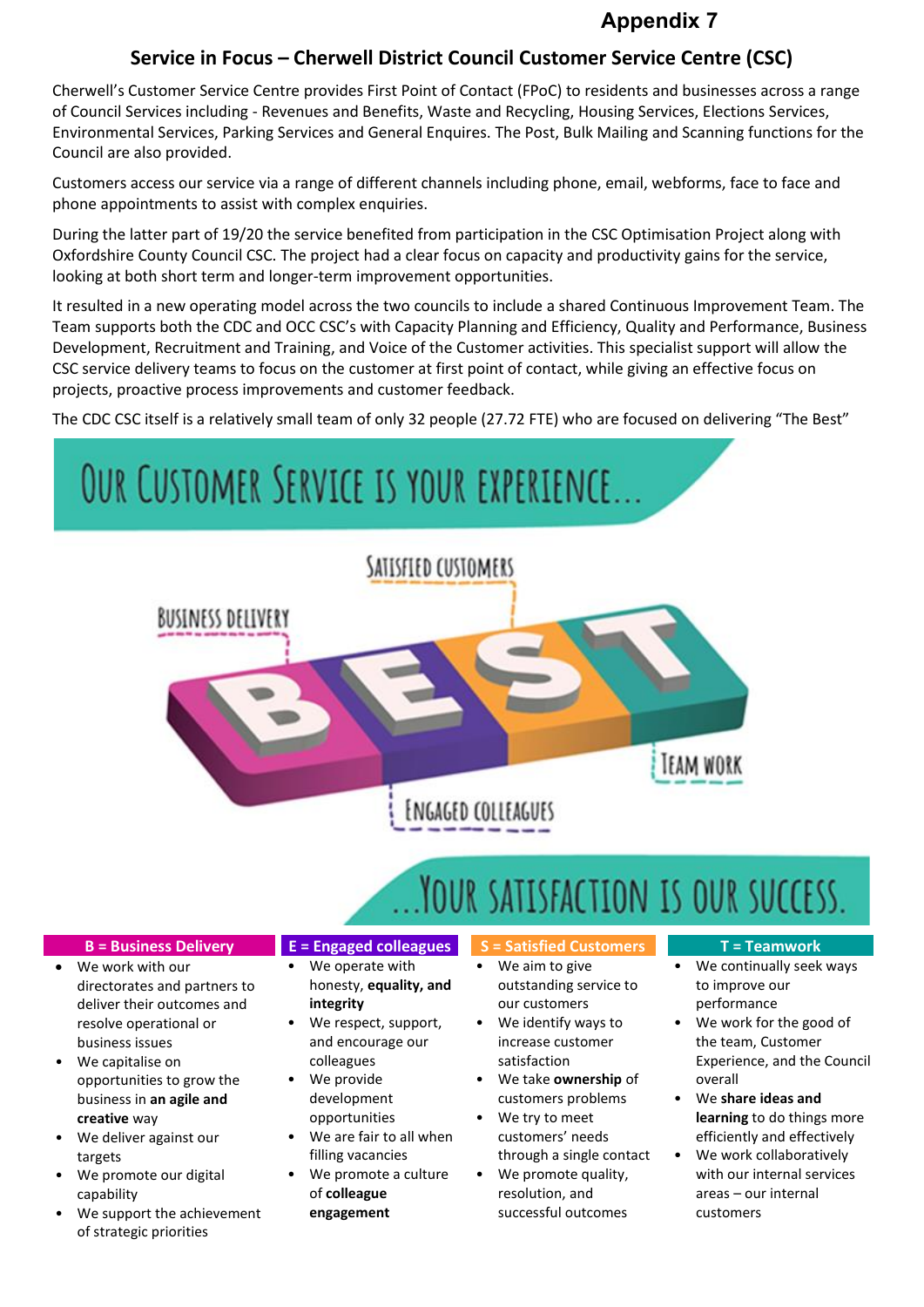To be the best, the service has focused on key behaviours, visions, projects, and partnership working. These are detailed in our five pillars to operational excellence model:

| Performance Management<br>Framework                                                                                                                                                                                                                                                                                                                   | <b>Colleague Engagement</b><br><b>Framework</b>                                                                                                                                                                                                                                                                             | <b>Strategic Vision</b>                                                                                                                                                                                                                                                                                                                                                          | <b>Technology</b>                                                                                                                                                                           | <b>Support Enablers</b>                                                                                                                |
|-------------------------------------------------------------------------------------------------------------------------------------------------------------------------------------------------------------------------------------------------------------------------------------------------------------------------------------------------------|-----------------------------------------------------------------------------------------------------------------------------------------------------------------------------------------------------------------------------------------------------------------------------------------------------------------------------|----------------------------------------------------------------------------------------------------------------------------------------------------------------------------------------------------------------------------------------------------------------------------------------------------------------------------------------------------------------------------------|---------------------------------------------------------------------------------------------------------------------------------------------------------------------------------------------|----------------------------------------------------------------------------------------------------------------------------------------|
| <b>CDC Corporate Plan</b><br><b>CS service Plan</b><br>Scorecards at team and<br>individual level<br><b>KPI performance</b><br>121s<br><b>Team meetings</b><br><b>Quality Assurance System</b><br>Coaching & value add<br><b>Job Descriptions</b><br>Skills matrix &<br>competency framework<br><b>Recruitment &amp; induction</b><br>Digital mindset | <b>Huddles</b><br>٠<br><b>Visual Management</b><br><b>Boards</b><br>Weekly comms<br><b>Newsletter</b><br><b>State of the Nation</b><br>Recognition<br><b>Colleague of the</b><br>month/colleague of the<br>year<br><b>Employee opinion survey</b><br>Cultural stocktake<br><b>Colleague Forum</b><br><b>Office location</b> | <b>Customer Satisfaction</b><br>Demand Management /<br><b>Avoidable Contact</b><br><b>First Contact Resolution</b><br><b>Customer Experience</b><br>Strategy<br><b>Customer Experience</b><br><b>Charter &amp; Standards</b><br>Channel strategy<br>Digital Strategy<br><b>Voice of the Customer</b><br><b>Organisational Design</b><br><b>National Customer Service</b><br>Week | <b>ICT</b> actions<br>٠<br><b>Automation of email</b><br>inboxes<br><b>Unified Communications</b><br>link with ICT<br>Social Media<br>Voice & data analytics<br><b>Workforce Management</b> | <b>ICT</b><br><b>Human Resources</b><br>Organisational<br><b>Development</b><br><b>Service Areas</b><br><b>Partners &amp; Agencies</b> |

This ethos has resulted in capacity and efficiencies meaning that the service has been able to realise the challenging savings target In 21/22, as well as significantly improving performance and the customer experience (see Appendix 1).

#### **Recent Improvement Projects and activities**

- Implementation of Service Improvement Logger (SIL) to enable proactive barrier removal and improvements
- Transfer of telephony system to a shared platform with OCC to enable future savings and shared virtual contact centre
- Work Force Management System Implementation in progress to enable demand led resourcing
- Stand up of Oxfordshire Local Contact Tracing Service, handling over 12.5K cases and successfully completing tracing for over 8.7k cases to date

#### **Future Improvement Projects**

- Digital Transformation Phase 2 project, to include document verification via the Post Office service and further online end to end transaction capabilities
- Web chat as a contact channel
- Social Media as a direct contact channel
- Automated email filing to Revs and Bens account to reduce contact handling time
- Improved Quality and Performance Monitoring system capabilities to further improve service levels
- Bring First Point of Contact into the CSC from further CDC service areas

### **Celebrating Great Customer Service**

The CSC recently participated in National Customer Service Week, a week-long opportunity to raise awareness of customer service and the vital role it plays in successful business practice and the growth of the UK economy.

The CSC shared best practice techniques, celebrated colleagues and highlighted great customer service across the Council. Here's a selection of the celebrations

- Thank you ever so much. What excellent service. Your department is a shining star for Cherwell Council.
- What a professional and efficient team you are! Anytime I have had to call in; I've had my query answered straight away, with a kind word and always very helpful. The best organisation that I have had to deal with….thank you!
- Firstly please let me thank you for your kindness and professionalism when helping me with my application on the phone yesterday, you made a very sensitive situation much less painful and embarrassing. Whilst my circumstances are less than fortunate at the moment, it is times like these when people like myself are really at the lowest that they can be, that kindness and understanding goes a very long way and really does make a difference to someone's day when the chips are down! Your kindness and help were very much appreciated, so thank you
- Thank you very much for all you support I am very impressed with the efficiency and kindness shown from Johanne, Lee and Michele in helping me make my parents lives a little easier
- it was so great to be able to get through to someone so quickly and get everything sorted over the phone. My experience with other companies has not been anywhere near as good.

#### **As we always say in the CSC -** *Customer Service is not a department. It's an ATTITUDE'*